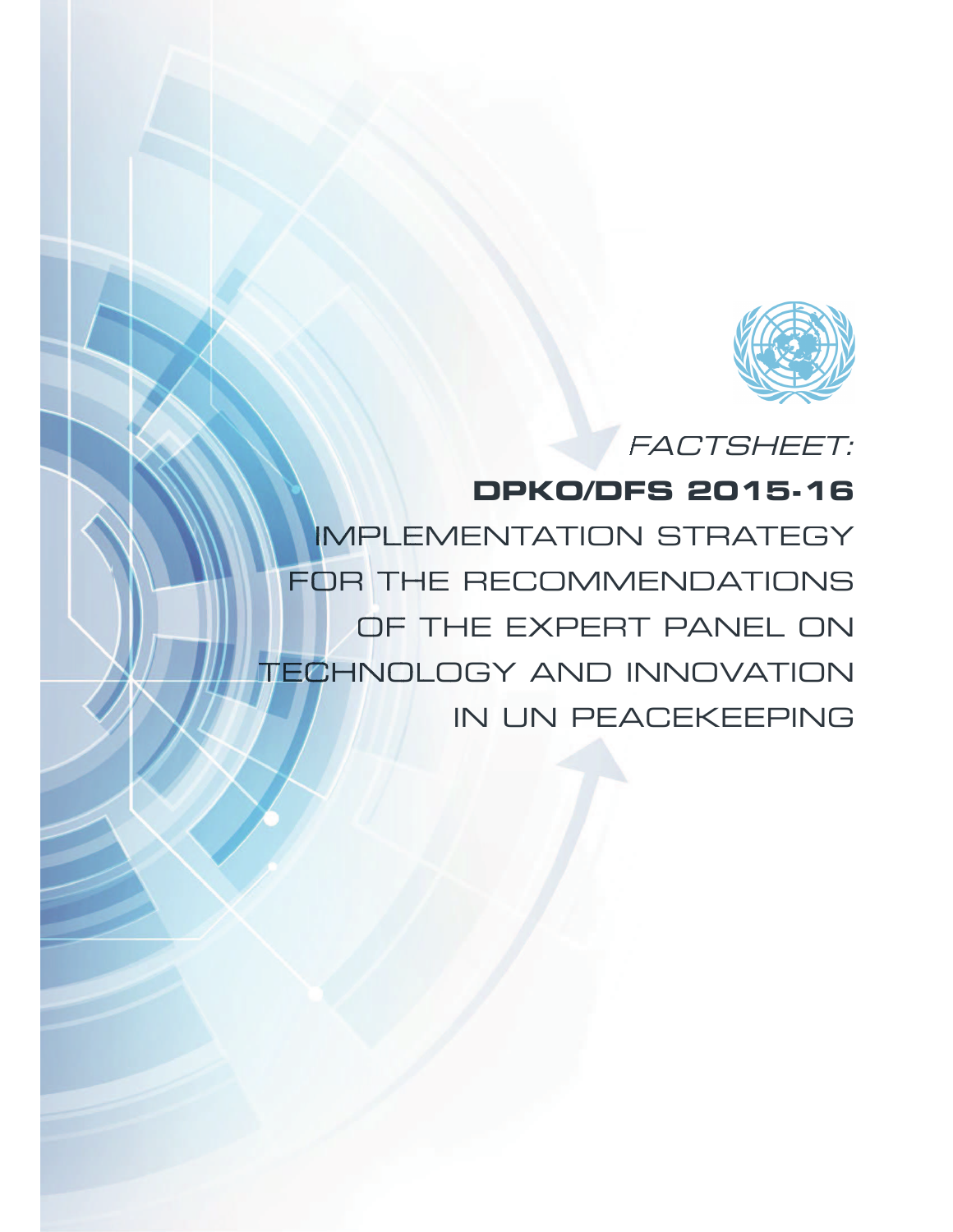## **I.** OVERVIEW

The threats faced by United Nations peacekeeping operations are evolving rapidly. Mandates are becoming increasingly complex and the operating environments into which missions deploy are ever more challenging. It is therefore critical to ensure that peacekeeping operations possesses the right tools to meet the challenges they face, so that peacekeeping remains an efficient and effective enterprise in years to come.

In mid-2014 an Expert Panel on Technology and Innovation in UN Peacekeeping was appointed by the Under-Secretaries-General of Peacekeeping and Field Support to consider how modern technology could be leveraged to enhance the operational effectiveness of peacekeeping missions. and overcome some of the emerging challenges they face. The Panel's report, released in February 2015, argues for wider deployment of technology in peacekeeping and proposes a new approach that enables innovative problem solving. The Panel's message was echoed by the High-Level Independent Panel on Peace Operations, which recommended that the UN "embrace innovation and the responsible use of technology to bridge the considerable gap between what is readily available to and appropriate for UN peace operations and what is actually in use in the field today". In his report on the implementation of the High-Level Panel's recommendations, the Secretary-General pledged that technology would be a key element of the peacekeeping reform agenda.

In 2015, DPKO/DFS elaborated a strategy to implement the recommendations of the Expert Panel and initiated a progressive exercise to introduce new tools, working methods and operational approaches to technology in peacekeeping. The strategy, which operates in line with the broader ICT Strategy for the Secretariat, seeks to bring about a cultural shift towards embracing technology and innovation, including through continual and strengthened cooperation and dialogue with Member States and other stakeholders.

The strategy seeks to deliver the following outcomes:

- $\rightarrow$  A new approach to identifying technological solutions that puts missions, users and substantive offices in the driver's seat;
- $\rightarrow$  A partnerships platform to enhance dialogue and cooperation with Member States, thinktanks and the academic community;
- $\rightarrow$  Technical activities to strengthen the underlying technological backbone of peacekeeping, including enhanced connectivity, better tools for interoperability across uniformed contingents and modernised information management;
- $\rightarrow$  A strengthened framework around the use of strategic technologies that includes clear principles for use, clarified roles and responsibilities and a risk management framework for the identification, acquisition and deployment of new technologies;
- $\rightarrow$  New tools to help peacekeeping missions meet ongoing and emerging operational challenges and threats;
- $\rightarrow$  Foundations for a longer-term, comprehensive technology and innovation strategy.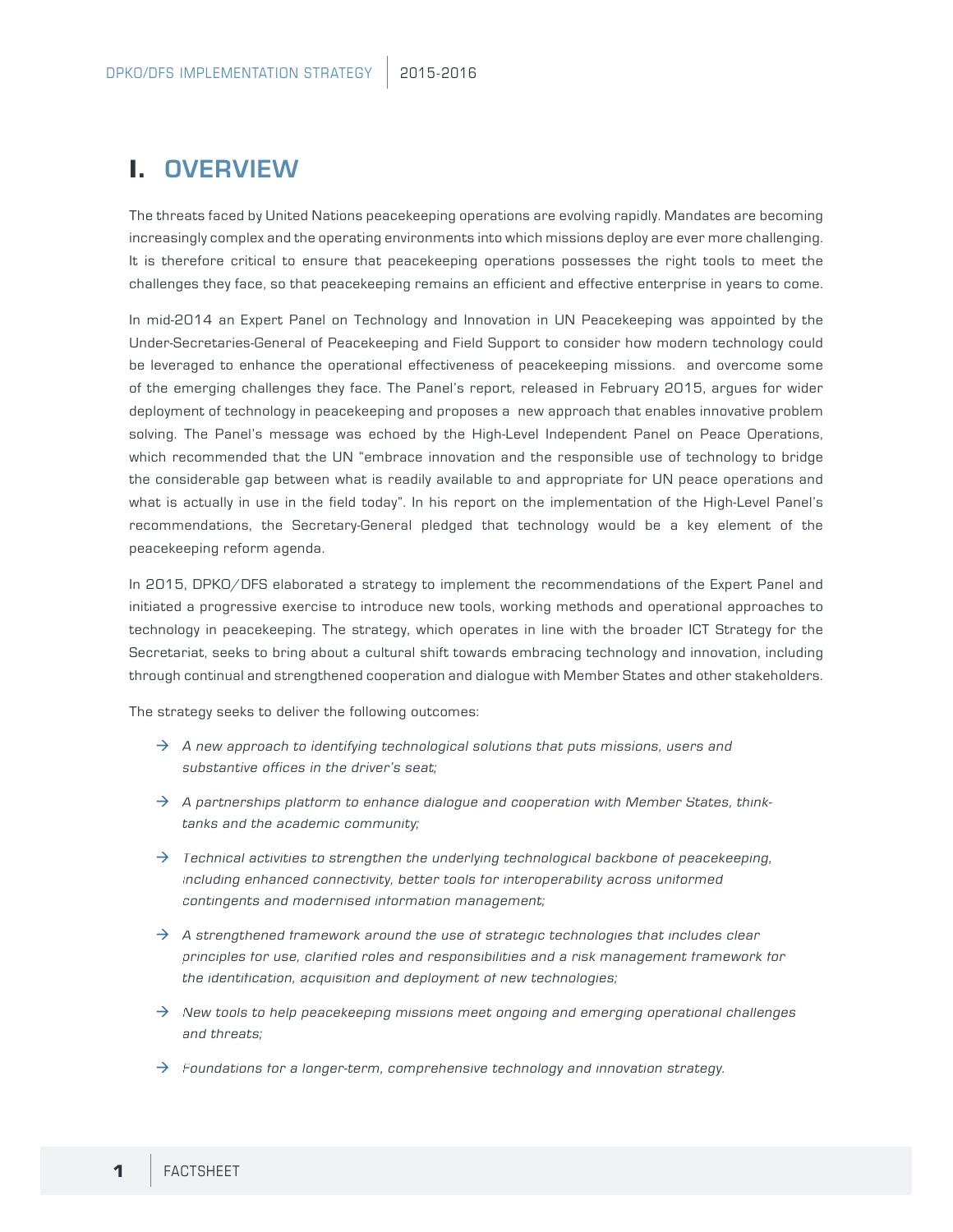**Institutional Arrangements and Links to Strategic Agendas:** The Expert Panel recommended that DPKO/DFS processes for engaging with field missions and identifying requirements for new technologies be conducted in a more systematic, strategic and integrated manner. To achieve this goal, DPKO/DFS established an internal working group for advancing technology and innovation by leading prioritisation and sequencing exercises, advising on divisions of labour and comparative advantages while encouraging a collaborative, consultative and mutually-enabling approach to the strategy's implementation. Substantive offices at Headquarters and field missions play a primary role by identifying needs and priorities for new and innovative solutions to challenges arising from mandates and operational requirements within the missions.

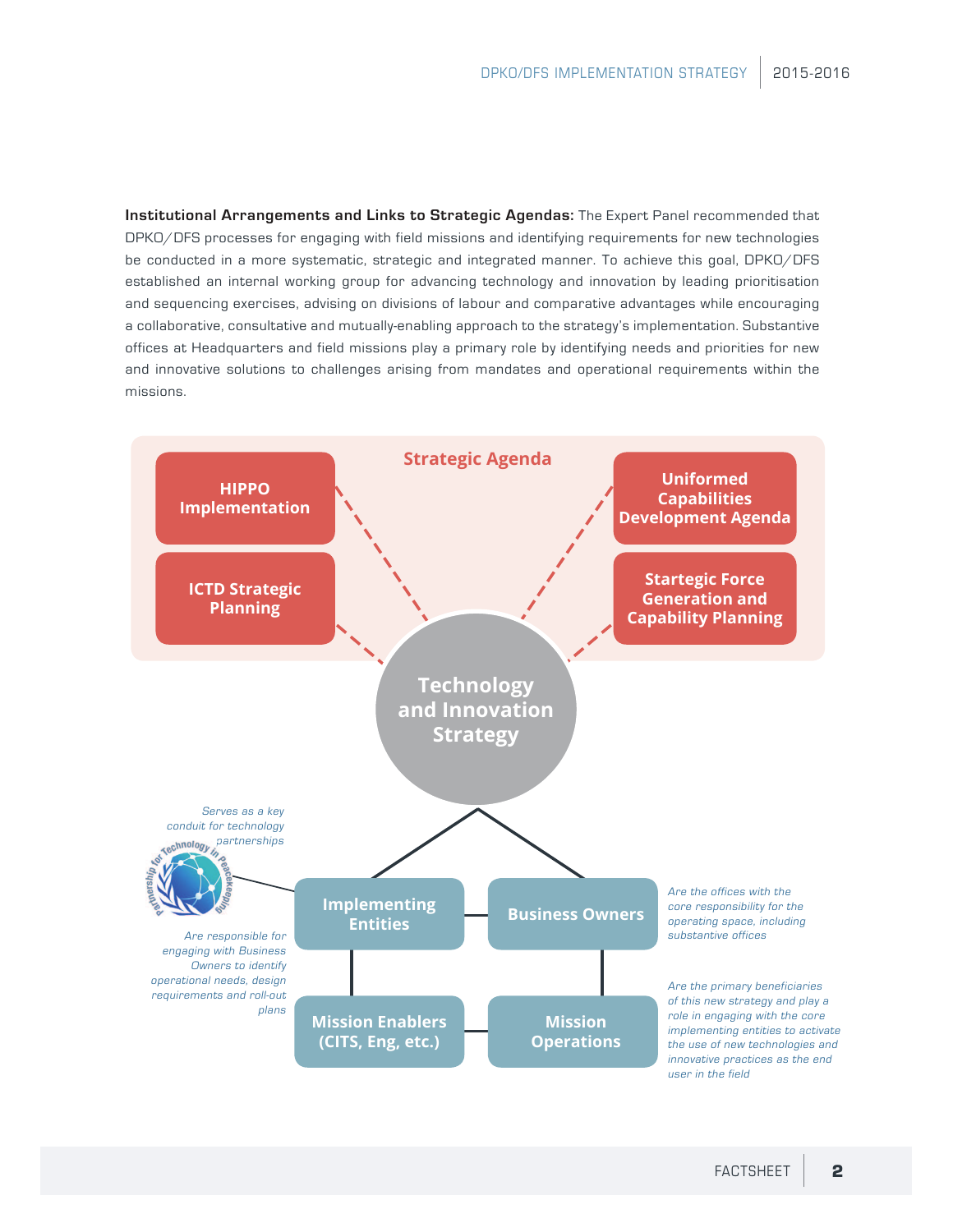### **II.** EMBRACING TECHNOLOGY AND INNOVATION

**Goal:** Achieve a cultural shift toward innovation in the peacekeeping enterprise. Enhance DPKO/DFS capacity to plan for, budget for and manage strategic technologies and innovative solutions in response to needs in the field, in full compliance with financial rules and regulations.

**Stakeholder Outreach:** Member States have a critical role to play in modernising the technological capacities of peacekeeping operations, including through their contributions of military and police units.

The Strategy facilitates enhanced and more strategic dialogue with Member States on technology and innovation to develop priorities, leverage technical expertise and training support and generate new contributions of technologies and/or more technologically-advanced units. Key mechanisms include the DPKO/DFS Partnership for Technology in Peacekeeping and the Strategic Force Generation and Capability Planning Cell. Engagement with global think-tanks and academic networks will also be scaled up to enrich the Departments' capacity to design, test and integrate innovative solutions.



**Training and Capacity-building:** To integrate new technologies in peacekeeping operations, all personnel must have access to training in the operation and maintenance of new systems and tools deployed throughout missions to meet emerging requirements and implement innovative solutions. The Strategy foresees the development of exercises, new specialised training materials, and partnerships with Member States to train and equip units to higher standards of technological capacity.



**Signals Academy: DFS, in partnership with TCCs and** other Member States, is establishing a training academy in Entebbe to augment capacities of military signals units prior to deployment. The Signals academy aims to standardise the basic curricula for signals units as well as tailored training for specific mission operating environments. This approach will improve the performance and capabilities of signals units, which are increasingly required to deploy in non-permissive environments.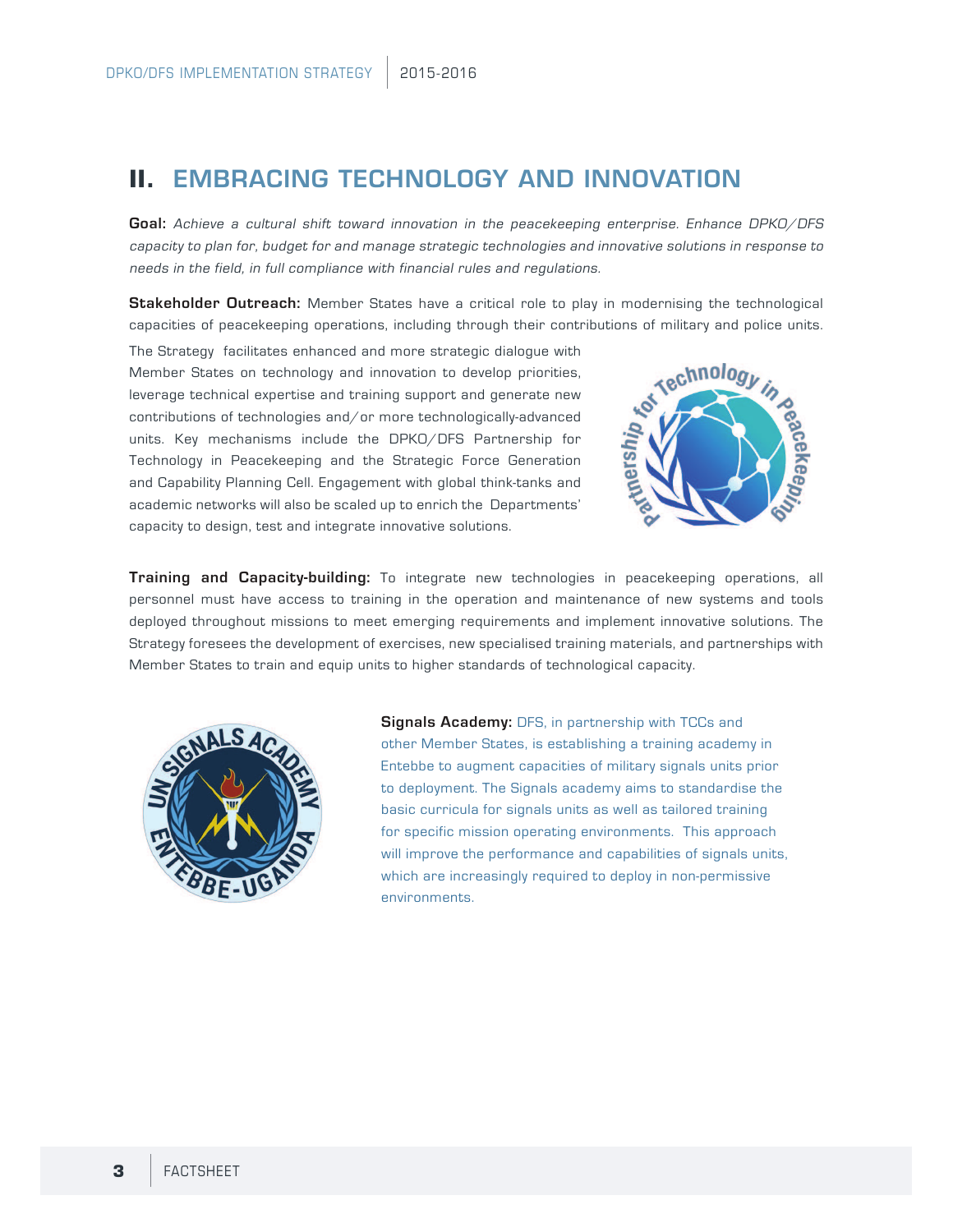# **III.** TECHNOLOGY INFRASTRUCTURE, PLANNING AND MANAGEMENT

**Goal:** DPKO/DFS possess the required hardware, software connectivity and policy framework to provide a strong backbone for the deployment of new and innovative technological solutions for peacekeeping operations. Planning and budgeting processes allow for the identification, procurement and implementation of new technologies at a level of speed and responsiveness that meets the requirements of the high-tempo operating environments of many peacekeeping operations.

**ICT Infrastructure:** Enhanced enabling technologies, including hardware, connectivity, and corporate systems and platforms, are underlying requirements for innovative solutions to operational challenges. By scaling up current pilot technologies for enhancing connectivity beyond existing satellite networks, the available coverage and bandwidth available to missions will dramatically improve. Technology must be deployed with appropriate guidance and training to ensure its effective and appropriate use in line with UN principles, mission mandates and strategies.

### **Enhancing Connectivity in the Field:**

DFS has sought to add the use of next generation low-orbit satellites to its communications solutions portfolio, where fault-tolerant terrestrial links are either only available as a secondary means of communications when the main terrestrial links fail, or not available at all. This capability is of critical importance in UN peace operations, as they are often deployed in austere environments with poor national infrastructure. This solution would also incorporate a cheaper, betterperforming alternative to traditional (high-orbit) satellites in areas of operation, where it is imperative that communications are reliable.



**Planning for Technology:** Involving field missions and substantive offices at Headquarters more directly will result in the identification of requirements for new technological solutions more systematically and earlier in the planning process. A corporate approach to identifying technology gaps will also identify greater opportunities for synergies and cost savings. Internal management processes for considering and approving new initiatives will be be rationalised, streamlined, and integrated within budget cycles.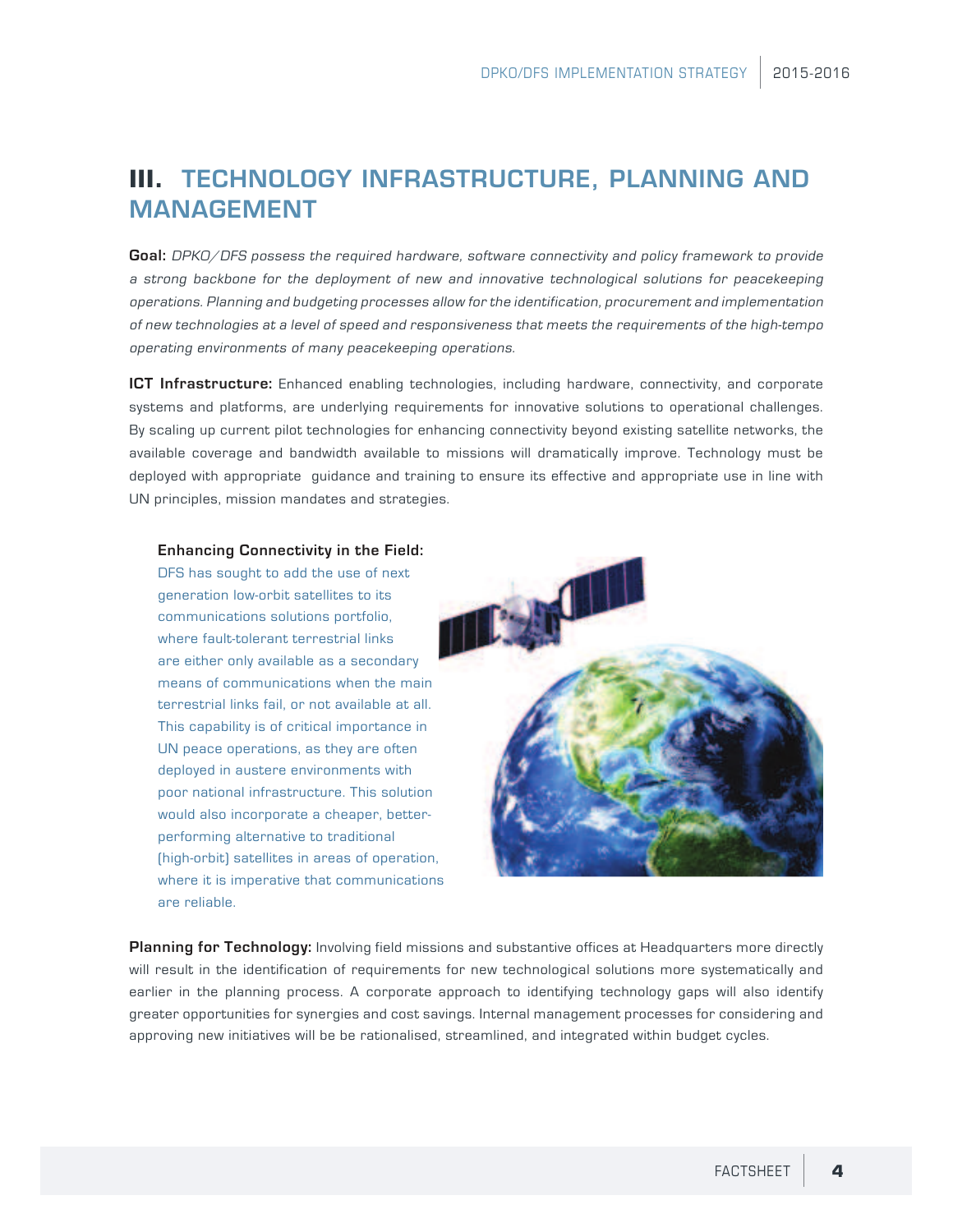### **IV.** ENHANCING OPERATIONAL EFFECTIVENESS

**Goal:** To meet the challenges arising from the high-tempo, complex and increasingly dangerous environments faced by some peacekeeping operations, missions possess operational tools that are fit for purpose in the theatres in which they are deployed and for the mandates they are given. New, widely accessible technologies are leveraged to improve mandate implementation, including the protection of civilians, while improving the safety and security of civilian and uniformed peacekeepers.

**Information-led Operations:** Better-informed decision-making is critical to ensuring safe and effective mandate implementation in challenging threat environments. By incorporating new technologies and practices into information gathering, analysis and reporting systems, peacekeepers of all ranks and deployment locations can significantly enhance their early warning and response mechanisms, real-time situational awareness and understanding, and decision support tools. Missions can also take a more systematic approach to strategic communications in the field by using tools for rapid strategic messaging. To achieve these goals while safeguarding sensitive information, ensuring secure communications and protecting the rights of local populations, DPKO/DFS must modernise administrative processes, information management practices, communications infrastructure and staff competencies in handling, managing and analysing information.

**Situational Awareness Software:** DPKO/DFS will continue to roll out Sage, a web-based incident tracking system, as an enterprise situational awareness platform that makes use of handheld devices equipped with specialised, real-time mobile applications, as well as GIS data visualisation and analysis tools. DPKO/DFS and UNOCC are engaging with Member States to leverage in-kind software development services to upgrade the Sage system, including numerous functionality improvements to meet missions requirements more effectively.

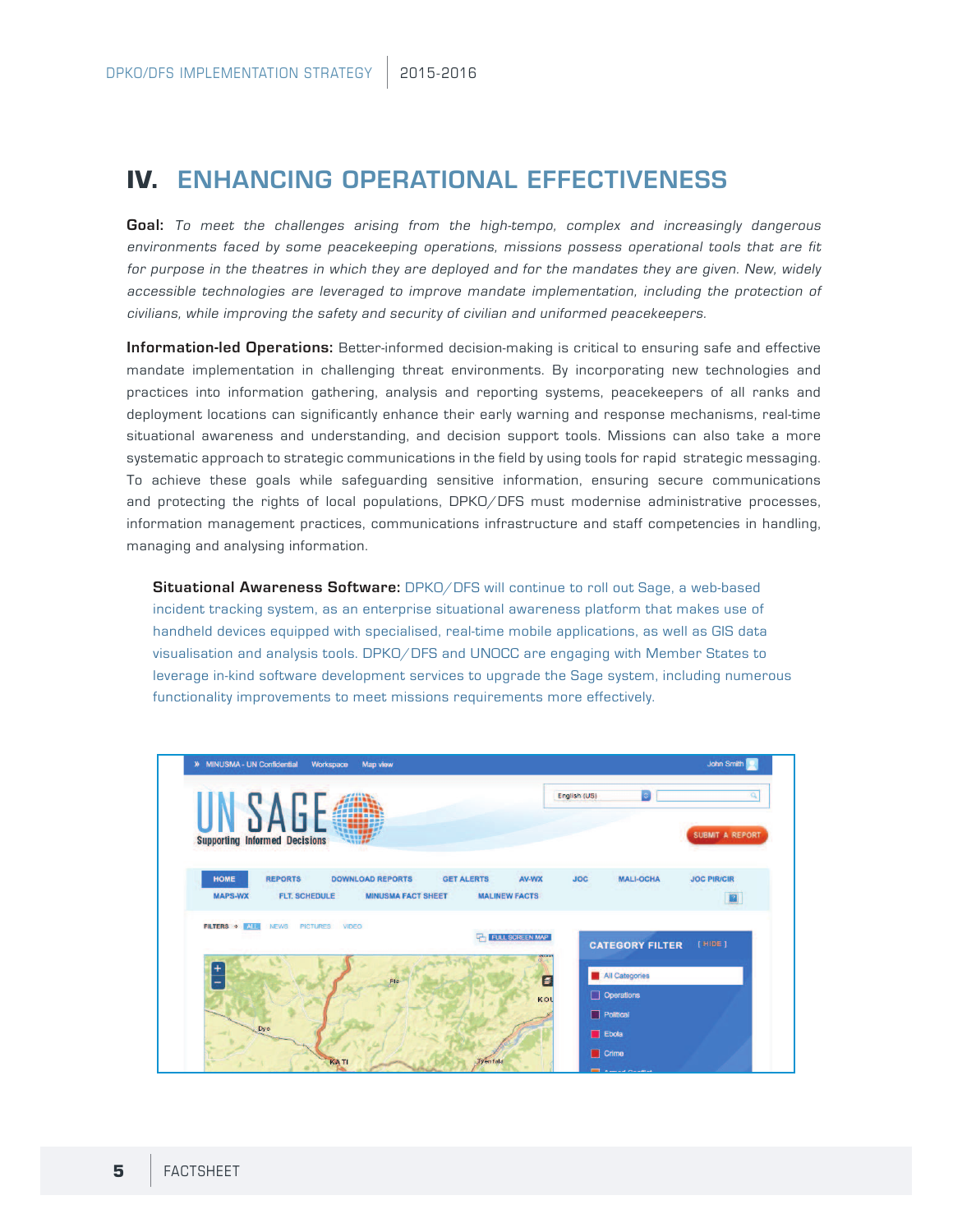### **Business Intelligence:**

DPKO/DFS are rolling out a Field Analytics Workspace, a self-service application that supports flexible data discovery, visualization and sharing across enterprise and local data sources. The Workspace enables decision-makers to easily create powerful visual reports and to securely share them with teams, including on mobile devices.

### **Information Sensitivity Training:**

DPKO/DFS have rolled out a new, mandatory training on sensitive information management and sharing. The course is intended to build the understanding of civilian and uniformed personnel on the meaning of confidentiality in the Organisation and teach them to use information security classification markings effectively; declassify and release information; confidently share information and manage access in digital systems and store and handle highly-sensitive information appropriately.

# **FIELD ANALYTICS WORKSPACE**



**IED Survivability:** Operating in asymmetric threat environments presents immediate and pressing imperatives for peacekeeping operations deployed in these theatres. To ensure missions are capable of implementing their mandates effectively and safely in areas that feature improvised explosive devices, complex attacks and other asymmetric assaults, relevant peacekeeping operations require the systems, guidance, technologies and training for the purposes of force protection and the protection of civilians.

**Policing:** New technologies offer significant opportunities to strengthen the uniformed capabilities of peacekeeping operations to address emerging rule of law threats, including transnational organized crime. Technologies will enable missions to improve the operational and protective equipment of Formed Police Units and Individual Police Officers, while police surveillance technologies will improve situational awareness in the field. New innovations in training technologies can broaden the scope of training both for UN Police and host state law enforcement agencies. Enhanced use of tools to process criminal intelligence will permit missions to plan, prioritise and allocate resources in undertaking and/or contributing to crime reduction strategies.